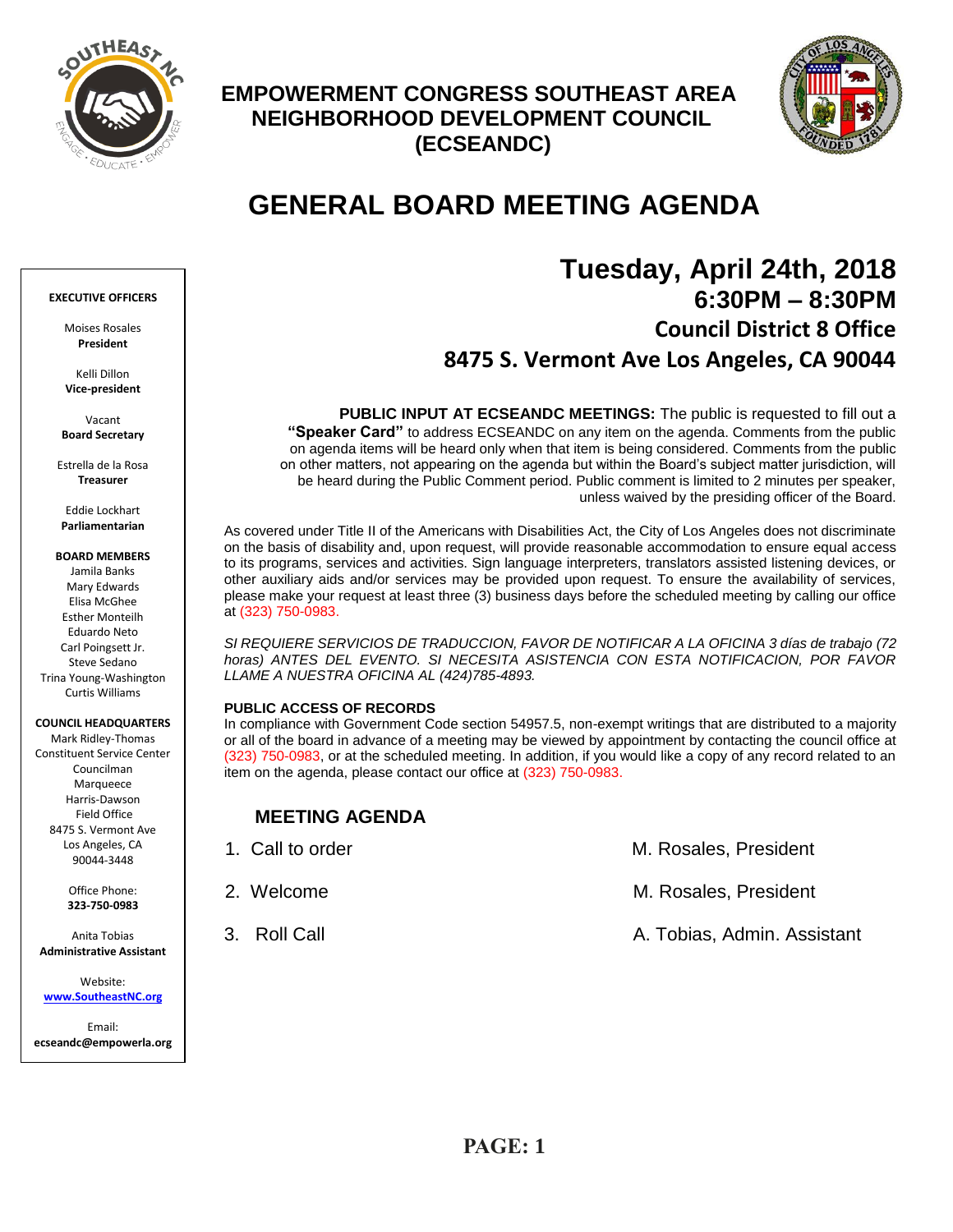## 6. **PUBLIC COMMENTS** (2 min.) 5 total

## 7. **Elected Officials and City Department Reports** (4 min. each)

- a. Senior Lead Officers
- b. Council Districts **8, 9, 15**
- c. Department of Neighborhood Empowerment **(DONE)**
- d. Office of the Mayor

## 8. **New Business**

- a. Discussion and possible action for the March 2018 MER (Ella)
- b. Discussion and possible board action regarding the 2018 Southeast NC Retreat. **Moises Rosales (5MIN) (NET\$2000)** h1. Set date:
- c. Discussion and possible board action regarding General Board Meeting start time and adding standing rules to the Bylaws. **Moises Rosales (4MIN)**
- d. Presentation by Jan Perry **(10MIN)**
- e. Presentation by Odua Acquaah Community Organizing Intern Redeemer Community Partnership **(5MIN)**
- f. David Senft of Strive regarding planning application **(5MIN)**
- g. Presentation by Alea Douglas facility director of GMRC and Discussion and possible board action regarding partnership with Green Meadows Recreation Center and UCLA for a Health fair on May 12th from 10AM-2PM **(NTE\$1000) (5MIN)**
- h. Presentation by Elida Mendez Vice-President of GMUWS Committee **(5MIN)**
- i. Discussion and Possible board action regarding social media use and removal of Elisa McGhee as Social Media Chair. **Moises Rosales (5MIN)**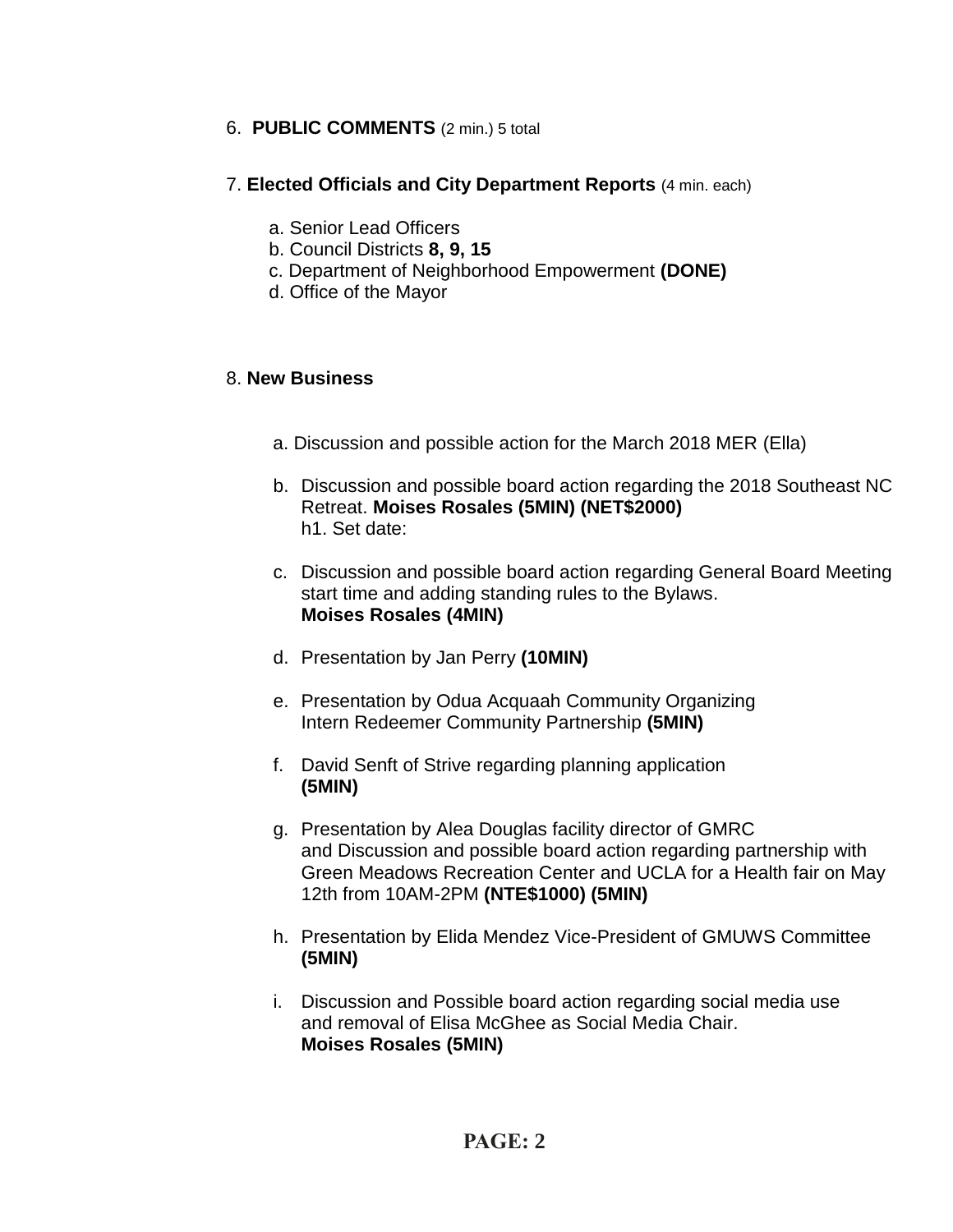- j. Discussion and possible board action regarding the removal of board members Eduardo Neto, Jamila Banks and Curtis Williams due to excessive absences. **Kelli Dillion (5MIN)**
- k. Discussion regarding 2017 Turkey drive **Elisa Mcghee (2MIN)**
- l. Discussion regarding 2017 Community Pride and Empowerment **Kelli Dillon (2MIN)**
- m. **Review and Approval of Minutes:**
	- m1. Nov. 17<sup>th</sup> Emergency Board Meeting Agenda m2. Feb. 27<sup>th</sup> General Board Meeting m3. Mar. 22<sup>nd</sup> Special Board Meeting
- n. Announcement regarding the Vermont/Manchester Property Town Hall **Kelli Dillion (5MIN)**
- 9. Unfinished Business (5 min. per item)
	- a. Update on "CD8 End of Term Grant" for \$15,000.00 awarded to the ECSEANDC for Beautification.
		- *a1. Discussion regarding Street pole banners in Area 2. (update) Elisa McGhee (3MIN)*

## **END OF ACTION ITEMS**

Committee Reports (2 min. per committee)

- a. Budget Committee Chair **1988** E. dela Rosa
- b. Outreach Committee Chair **Day 1. 1. Solut Franch Committee Chair M. Rosales**
- c. Quality of Life Committee Chair T. Washington
- d. Beautification Committee Chair E. Monteilh
- e. Public Safety Committee Chair. E. Lockheart
- f. Youth/ Young Adults Comm. Chair J. Banks
- q. Land Use Committee Chair **E. McGhee**
- h. Hospitality Committee Chair M. Edwards
- i. Social Media Chair **Chair Caucasia E. McGhee**
- j. Budget Representative **E.** McGhee
- 
- 
- 
- 
- 
- 
- 
- 
- 
-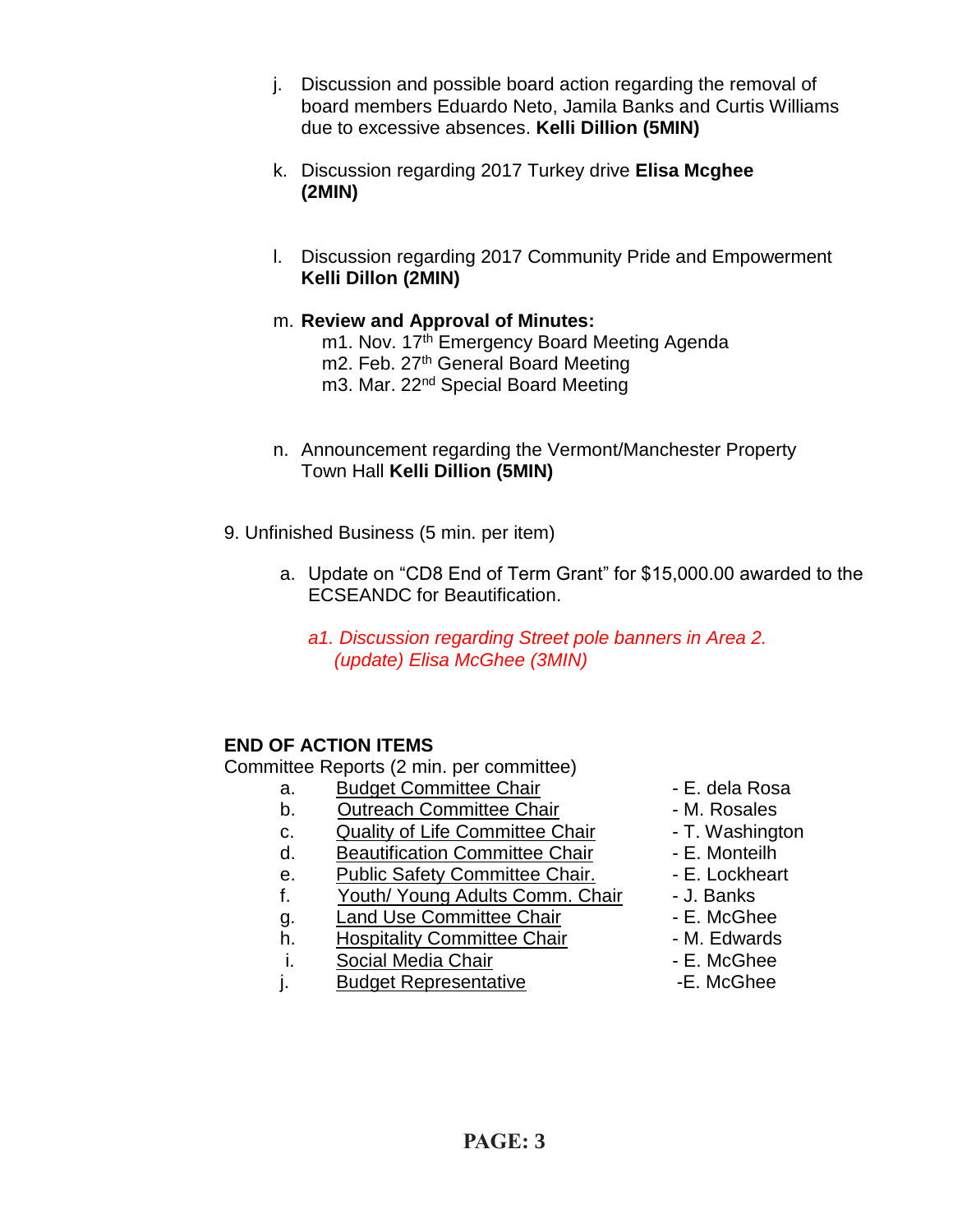09. **Board Vacancy:** Discussion and Possible Board Vote (5 min.) Below are the ECSEANDC vacant board seats. Please See Bylaws for Duties & Responsibilities also Article 6 section 2E page 9. **VACANCY -**

> **a) Member At-Large Rep #3 b) Member At-Large Rep #4 c) Board Secretary**

- 10. Board member Comments (2 min.)
- 11. President Closing Comments (5 min.)
- 12. Adjournment

**ANNOUNCEMENTS**

# **NEXT Southeast Council MEETING – May 22th 2018 @6:30p.m. Location: Council District 8 Office 8475 S. Vermont Ave Los Angeles, CA 90044-3448**

*Neighboring Neighborhood Council Meetings:*

o WATTS

- o Board Meeting: 2nd Tuesday of the month at 6:30pm, meeting location: watts senior citizen center; 1657 E. Century Blvd., Los Angeles, Ca 90002-2987, office location and phone number:10221 Compton Ave. #203, Los Angeles, CA 90002 (323) 564-0260
- o HARBOR GATEWAY NORTH
- o Board Meeting: 4TH TUESDAY OF THE MONTH AT 7:00 PM, Meeting Location: 135th Street Elementary School 801 W. 135TH Street, Gardena, Ca 90247-2154, om Coffice Location And Phone Number: PO Box 3723, Gardena, CA 90247, (310) 768-3853, <u>harborgatewaynorth.org وC</u>OMMUNITY & NEIGHBORS FOR 9<sup>TH</sup> DISTRICT UNITY
	-
- o Board Meeting: 4th Friday Of The Month At 4:30 Pm, Meeting Location; Estelle Van Meter Center Sr. Center 606 E. 76th Street, Los Angeles, 90001-2802, office location and phone number; 7600 S. Avalon Blvd. Los Angeles, CA 90001, (323) 750-0496
- EMPOWERMENT CONGRESS SOUTHWEST AREA NDC
- o Board Meeting: 3rd Monday of the month at 6:30 pm, Mark Ridley-Thomas Constituent Service Center 8475 S. Vermont Ave, Los Angeles 90044-3448, office location and phone number; 8475 S. Vermont Ave, Los Angeles, CA 90044 – 3448, (323) 789-1434.
- o VOICES OF 90037
- Board Meeting: 4th Wednesday of the month at 6:30pm, meeting location: Normandie Avenue Elementary School, 4505 S Raymond Ave, Los Angeles CA 90037-2817, council contact information; (323) 299-0809
- o EMPOWERMENT CONGRESS CENTRAL AREA NDC
	- o Board Meeting: 4th Monday of the month at 6:30 pm, meeting location; Amistad Plaza Apartment community room 6050 S. Western Avenue, Los Angeles, Ca 90047-1464, office location and phone number, 8475 S. Vermont Avenue, Los Angeles, CA 90044-3448, (323) 789-1449.
- o EMPOWERMENT CONGRESS NORTH AREA NDC
- o Board Meeting: 1ST Thursday of the month at 6:30 pm, meeting location, Expo Center Community Room. 2nd floor, 3980 So. Menlo Ave, Los Angeles, CA 90007.